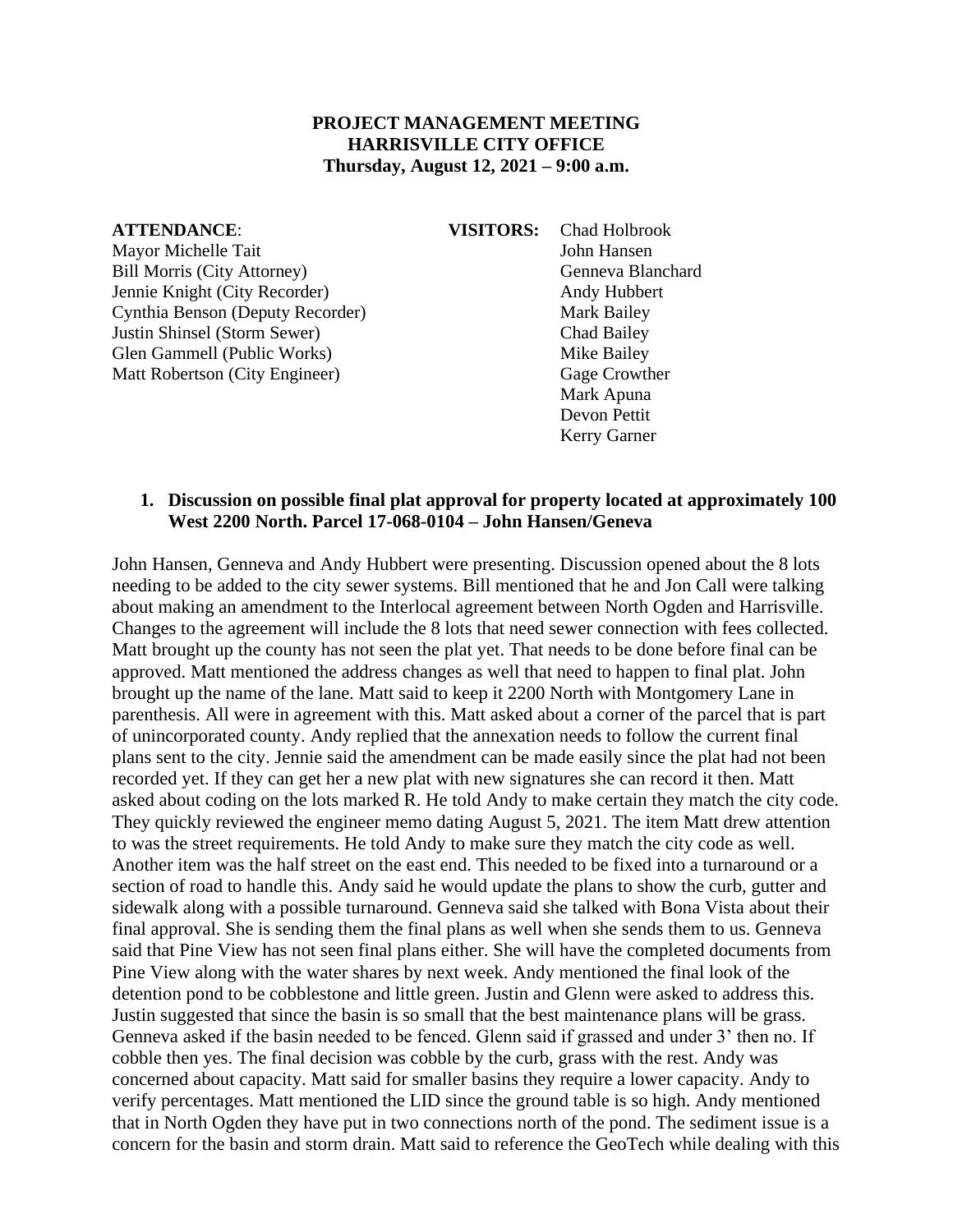issue. Jennie asked if they received final from North View. Genneva to acquire. Shooting for the 18<sup>th</sup> to have final plans for review before Planning Commission in September.

### **2. Discussion of property at 2358 N HWY 89 – Bailey X – Mark/Chad Bailey presenting. Parcel # 17-066-0054 & Parcel # 17-066-0055 – Retail shops**

Mark Bailey, Chad Bailey and Mike Bailey. Gage Crowther on Zoom. Proposing to change lots into small business condos where business can rent or lease a small or large amount of space for retail use. Anything from professional services to selling direct goods. Possible construction office. Matt looked up the code for CP-2 to make certain everything fell into place. They reviewed the code. The proposal falls into the professional offices category. They wish to have the look and design to complement each other since they are such a diverse range of business they are looking at. Jennie asked for the long term plans to project. They replied with having to sell a few of the condo units to replenish cash flow. An HOA will be set up for the remaining. Jennie said they will embed those into the project for anyone coming into meet those requirements. The Bylaws will state that the units will be owned but the rest of the space around the unit will be public. No storage on the property. Reviewed the fire code standards on the drawings submitted to the city regarding the project. Wishing to have fire walls within 8,000 sq. feet. Jennie brought up the code 11.13. Parking guide needs to follow the retail sales section of the code as a default. They talked with UDOT about access before doing parking calculations. As soon as they have their answers they will get the plans to the city. The parking will be included in the Bylaws as well. Possibly looking at using the northern right-a-way on the property for an access point. The right-a-way comes across their property and between the parcels to the north. The access would be from the southern end of the property and the northern right-a-way. They are willing to do a shared rights/agreements with a possible development to the north of them. Jennie said our right-a-way begins 5 feet behind the curb. Bill stated to review landscape as well to make certain the 15' of landscaping is met. 11.24 Landscape Design 11.13 Development standards. They think the biggest issue to deal with is the parking. Checked zoning. Already zoned CP-2. Matt reviewed next process is a site plan with civil engineer plans including a retention pond. All utilities coming from southern end of the property. To be placed on the Project Management Agenda for the  $9<sup>th</sup>$ . Jennie said they would need the site plan and some of the HOA documentation if they do plan on selling the units. Reviewed front units to be more towards retail with small sales and inventory. All hoping for a successful project. Left with a positive recommendation to continue from staff.

**3. Possible Preliminary Site Plan approval/Discussion on possible development of property located at approximately 2125 N. 425 W. Parcels 17-064-0027 & 17-064- 0022. – Jared Murphy.**

Tabled due to no one showed.

**4. Discussion of Parcel #11-028-0010 – Tammy Wright Questions about easement on property and a possible lot line adjustment.**

Tabled due to no one showed.

**5. Discussion on possible commercial site plan development of Parcels 11-039-0023, 11- 038-0018, 11-039-0018, 11-038-0028, 11-038-0031. (Wedge between Wall Ave. & HWY 89) – Eli Booth from Nova Source Management (385-260-3846)**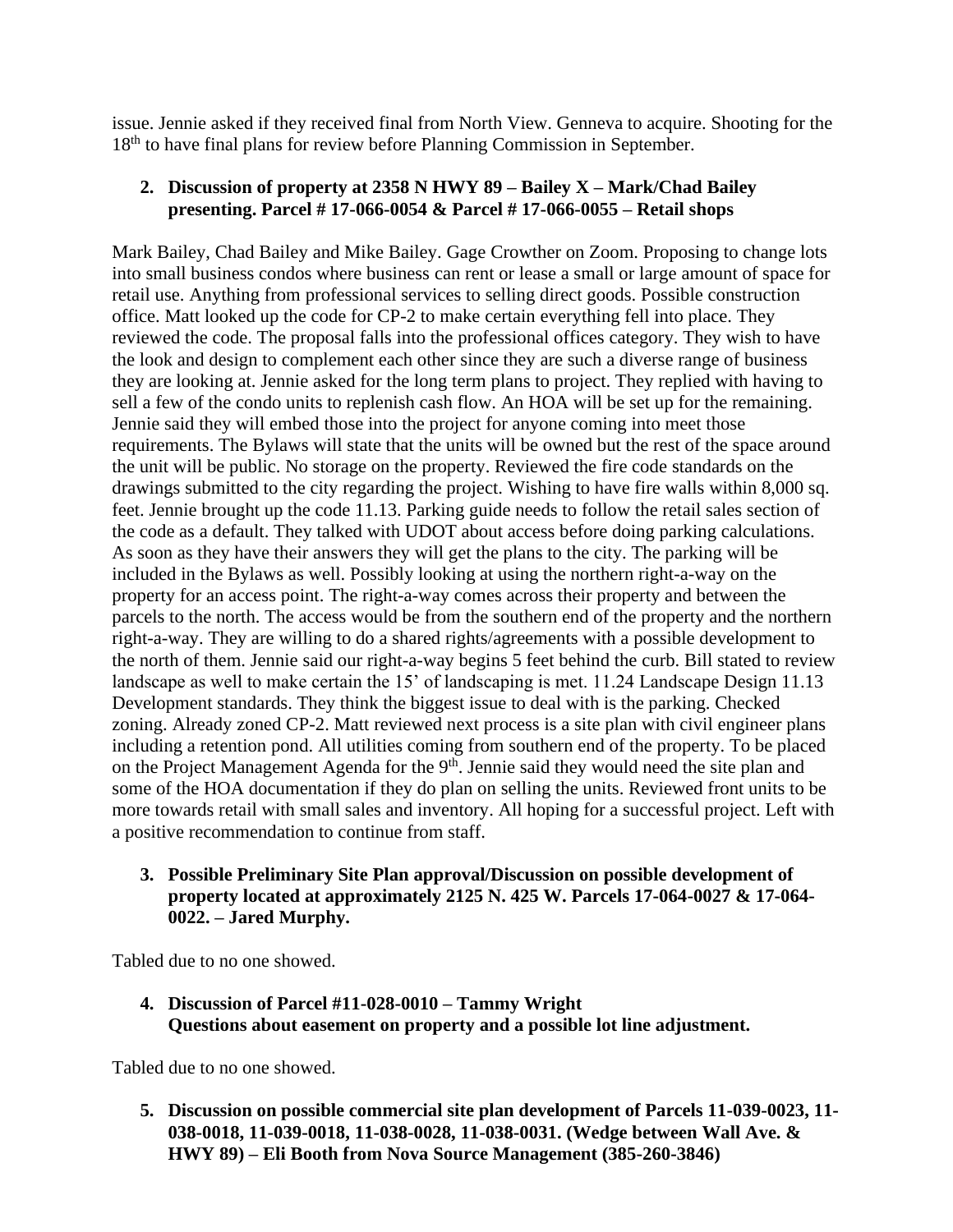Tabled due to no one showed.

# **6. Discussion on development of vacant lot at 190 North Street – Parcel # 11-038-0004 – Kerry Garner**

Kerry Garner presenting. Brought a concept drawing for his property located at 190 North Street. This is a similar concept to what Bailey X presented meaning retail condos. He said he would sale at least half and keep the remaining. CP-2 code reviewed. Kerry needs to choose what his idea will be with the retail space since it was not apparent on the site plan presented. Jennie reminded him that the services come through the Ogden. Kerry said the services are already in place. Irrigation ditch is piped with boxes on the south end of the property. Matt reminded him he needed to plan for storm water as well and needs to work with Lynn Irrigation for an agreement for storm water discharge. Staff said Kerry would have to start with a zoning change. He would need a site plan approval through the Planning Commission before proceeding. Kerry plans on setting up the development into a HOA with Bylaws since he plans on keeping part of them for himself. Reviewed with Kerry the CP-2 zoning and where to apply for a zoning change. \$300 for zone change. Staff said the project has potential. Needs to meet requirements with current design standards as well. Presentation is industrial looking. Kerry to send the plans he has along with any digital copies to Jennie by the 25<sup>th</sup>.

### **7. Discussion of property on 750 W currently A-1 zoning. Wishes to build a 55+ community like what he has built in Pleasant View off 2700 North. – Parcel #17-065- 0042 – Robert Montgomery.**

Tabled due to no one showed.

#### **8. Discussion on property at approximately 2440 HWY 89 – Commercial Development on parcels 17-066-0010, 17-066-0049 and 17-066-0062. – Mark Apuna**

Mark and Devan presenting. Jennie brought up the rendering for the bar on the screen for all to see. Their hope is to have the bar functioning while the development is built behind it. Hoping to start at the beginning of 2022. Jennie pointed out the parcels being discussed. Upgrading the bar then going to demolish for green space requirements and access points. Hoping to change the bar into a sports grill with a pavilion in the rear. They will eliminate the pool completely. They need to receive a building permit for the bar and amend their site plan for city staff to review. Bill reminded staff/developer that an agreement needs to be established to grandfather the night club for the project. Site development standards were addressed for height for a hotel or commercial building. Hoping to have a convention center with night bar and sports grill in one building within the development. Needs review from North View. Justin was concerned with the infrastructure for a hotel or combination building. Staff gave permission for the building permit for the bar upgrade. Staff gave a positive recommendations to continue with project. Wants everything to be a higher end. They are pushing to be open on the bar by September/Football season. Glen asked about the parking lot. They have a meeting with UDOT on the  $17<sup>th</sup>$ . Bill reemphasized that if they remove the night club element that they have 1 year to bring it back to the original use otherwise the grandfathering will expire. Bill recommended they go ahead with the building permit, they need to bring the project into a site plan for Planning Commission approval. Also encouraged to have a discussion with Bailey X to discuss access points.